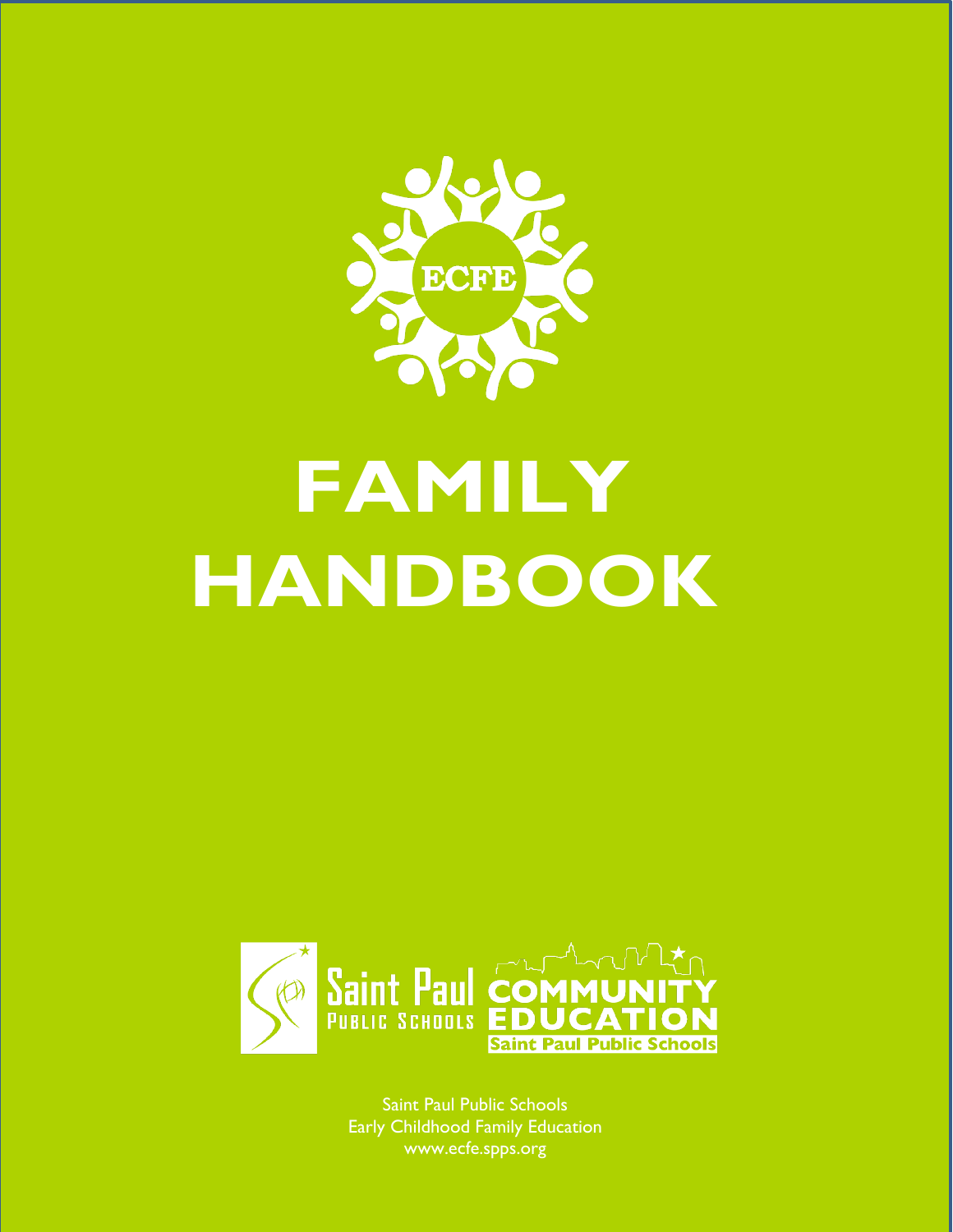## **TABLE OF CONTENTS**

| <b>Circle Time</b><br>$\bullet$<br>Parent/Child Activities<br>Transitioning to Parent Education Time                                                                                                                                                                                                                                                                 |  |
|----------------------------------------------------------------------------------------------------------------------------------------------------------------------------------------------------------------------------------------------------------------------------------------------------------------------------------------------------------------------|--|
| <b>Group Guidelines</b><br>Table: Parent Education Core Curriculum Framework                                                                                                                                                                                                                                                                                         |  |
| Table: Minnesota's Early Childhood Indicators of Progress for Birth to Kindergarten<br>$\bullet$                                                                                                                                                                                                                                                                     |  |
| Immunizations<br>$\bullet$<br><b>Health Policy</b><br><b>Snack</b><br>$\bullet$<br><b>Mandated Reporting</b><br>$\bullet$<br>Attendance<br>What to Wear<br>What to Bring From Home<br>Diapering and Toileting<br>$\bullet$<br>Cell Phones, Cameras and Solicitation Policy<br>$\bullet$<br><b>Visitor Policy</b><br>$\bullet$<br><b>School Closings</b><br>$\bullet$ |  |
| Fire/Emergency Evacuation<br>Tornado/Severe Weather<br>Lockdown<br><b>Lost Child</b>                                                                                                                                                                                                                                                                                 |  |
| Early Childhood Screening<br>$\bullet$<br>• Help Me Grow<br>• Saint Paul Schools Student Placement Center                                                                                                                                                                                                                                                            |  |
|                                                                                                                                                                                                                                                                                                                                                                      |  |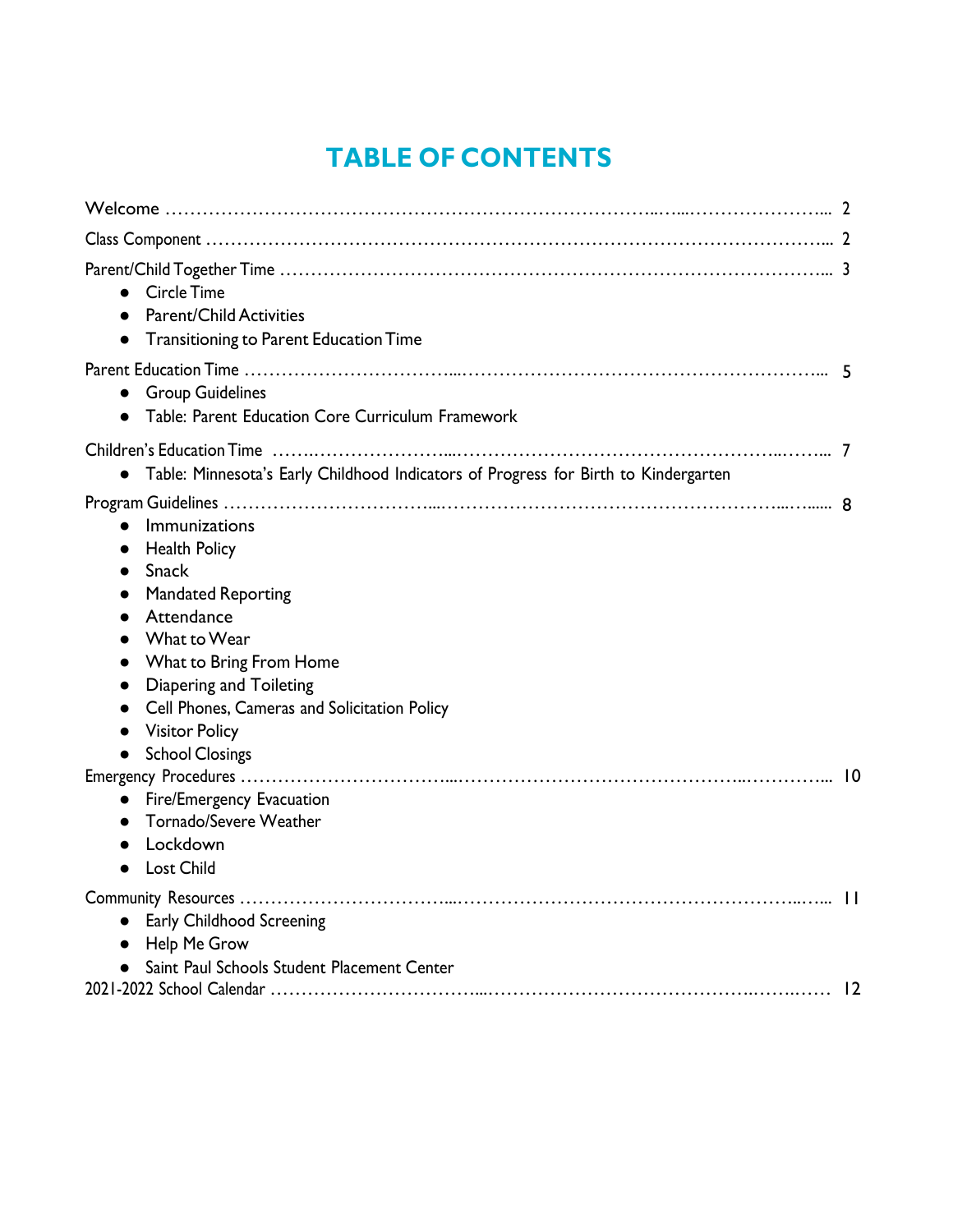## **WELCOME TO EARLY CHILDHOOD FAMILY EDUCATION (ECFE)**

The mission of ECFE is to strengthen families through education and support of all parents in providing the best possible environment for healthy growth and development of their children. ECFE provides education in child development and parent/child relationships, which sets the stage for children's school success.

Early Childhood Family Education is administered by the Community Education Department of Saint Paul Public Schools.

This handbook includes valuable information about expectations and guidelines for the Saint Paul ECFE program for parents/ guardians and children. We believe that this information will help you to better understand our program's policies and procedures. Please feel free to contact the ECFE main office at 651-793-5410 or your ECFE site directly if you have any questions, concerns or need clarification.

#### **Thank you for choosing ECFE! We are looking forward to a great year with you and your family.**

## **CLASS COMPONENTS**

#### **ECFE has 3 main components:**

| <b>Together Time</b><br>Families participate in activities together in the children's classroom including circle time<br>with songs and stories. |                                                                                                                                                                                                    |  |  |
|--------------------------------------------------------------------------------------------------------------------------------------------------|----------------------------------------------------------------------------------------------------------------------------------------------------------------------------------------------------|--|--|
| <b>Parents' Time</b><br>Parents separate from their children and<br>participate in a class taught by a licensed<br>Parent Educator.              | <b>Children's Time</b><br>While the parents are in their class, children<br>continue to participate in educational age-<br>appropriate activities taught by a<br>licensed Early Childhood Teacher. |  |  |

Non-separating ECFE classes: parents and children stay together for all three components.

Each of these components plays a key role in strengthening families and providing lasting educational benefits for children.

Regularly going through the whole sequence of activities in a class period strengthens the child's ability to anticipate and predict what will happen next. Relationships and routines are established when the group starts all together. This is the start to teaching children the responsibility for being on time and respecting other participants and staff time constraints.

**"The parent is the child's first and most important teacher."**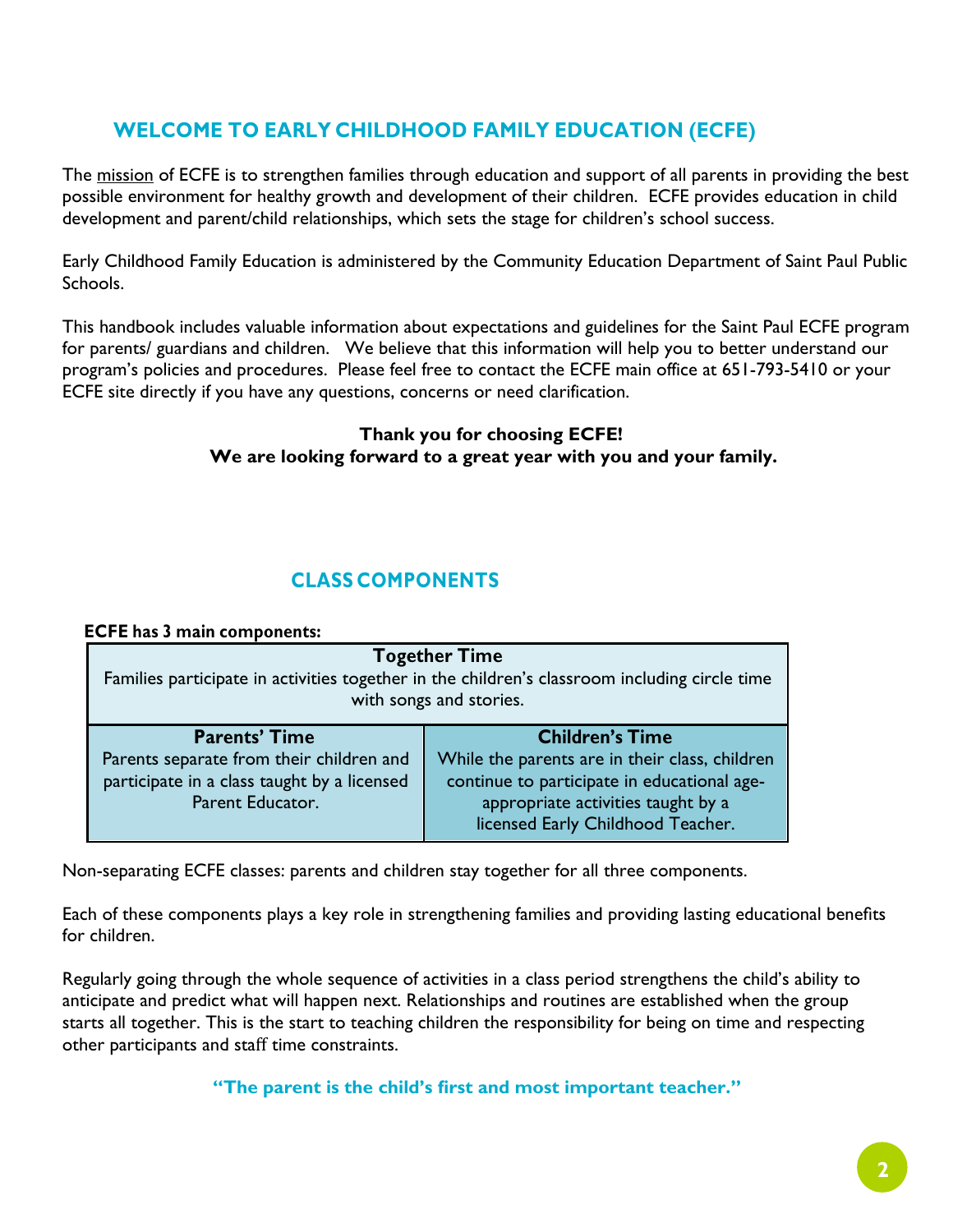## **PARENT/CHILD TOGETHER TIME**

The parent/child together time includes circle time and parent child activities. It is designed for you and your child to enjoy together. Keep these things in mind when interacting with your child:

- Arms' length parenting How far am I from my child?
- Child-directed play Who decides what and how long at each activity?
- Eye contact Can my child see my eyes?
- Quiet, calm voice Am I modeling "inside voices" especially in a large group?
- Child's Eye Level Am I at my child's eye level?
- Open-ended questions Use "who/what/when/where/why/how" questions and "tell me more."
- Children Conversations Use simple labels and descriptions rather than evaluative words.
- Use the time to play & have fun!

#### **Parent/Child Activities**

The classroom teachers will explain, verbally or in writing, the activities that are set out for the day. Parents are asked to "follow their child's lead" by allowing the child to choose which activities they are interested in.

The roles of parents during Parent/Child Activities time are to observe, participate and communicate with their child. It is during this uninterrupted time that parents can gain a meaningful understanding of their child's development. Tips for successful parent child activity time are:

- Parent/Child interaction time is a special time to focus on your child. Please limit adult interactions or conversations.
- Follow your child's cues. Observe your child's pace, temperament, choice in activity and playmates.
- Participate in activities that interest your child. Simply follow your child's lead.
- Try using open-ended questions as you communicate with your child.
- When you have more than one child, inform the staff/volunteers of your intent to create individual time with each of your children.
- Be flexible, relax and enjoy your child(ren)!

#### **Circle Time**

At circle time, families sit together to enjoy books, songs, fingerplays, calming exercises, instruments or movement. Participating with the support of a loving adult helps the child extend their attention span in a group setting.

#### **Circle activities increase your child's brain connection, along with:**

- Building the foundation of math and literacy
- Reinforcing an understanding of cause and effect
- Fostering the development of creativity through music and movement
- Promoting interest and confidence in social interactions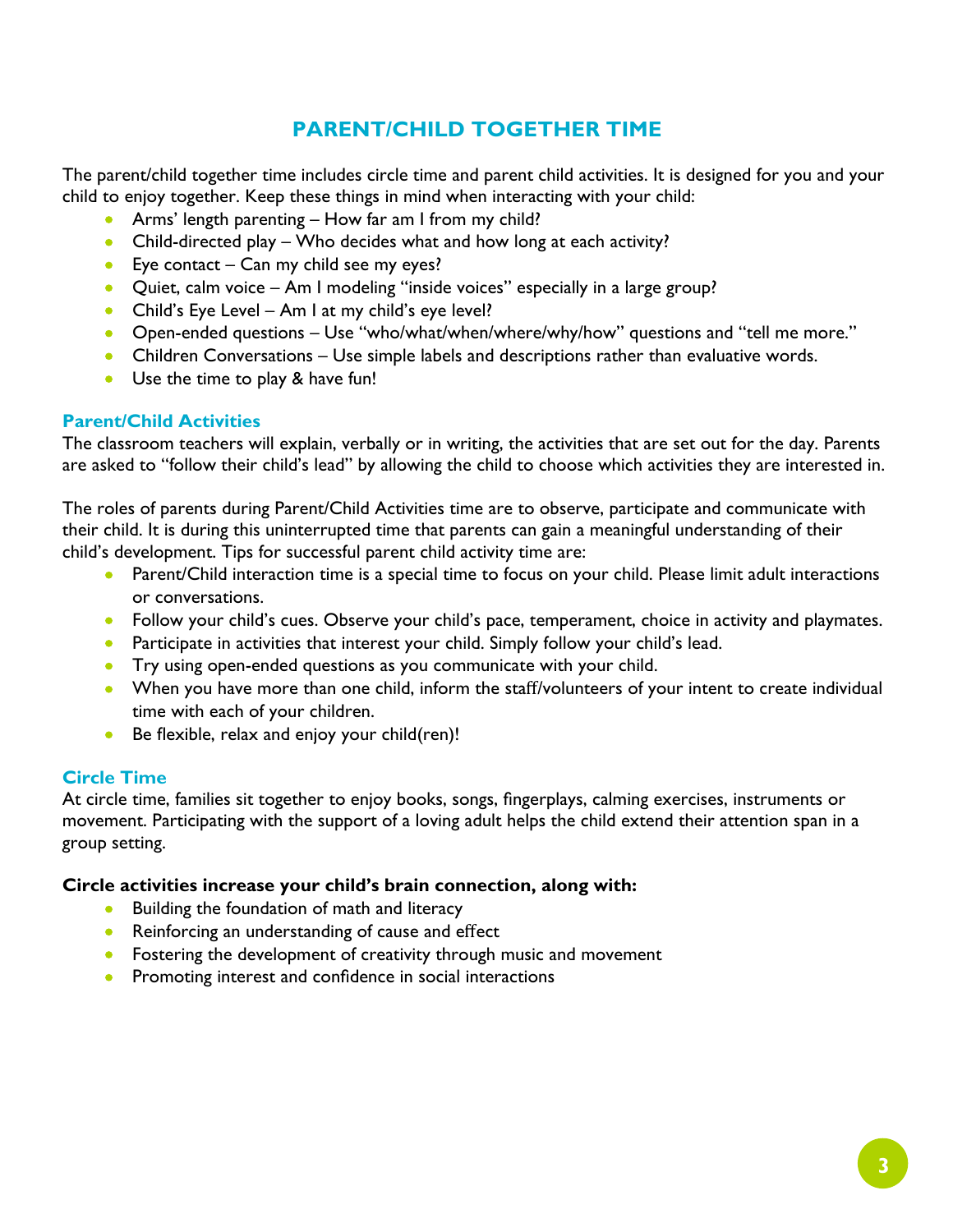**Circle Time Expectations** – It may take some time for children to engage fully in circle time. Here are ways to encourage your child's learning and enjoyment in circle time.

- Invite your child to sit on your lap or stay next to you during circle time.
- For younger children, it may help if you face them toward you (rather than away from you) and do the songs/finger plays together.
- Watching is a useful activity for kids. Allow them to watch rather than sing or do the actions.
- Parents who participate in the circle activities often give children permission to participate when they are ready.

#### **Transitioning to Parent Education Time**

Teachers will signal families when it is time to separate. Parents are asked to make time for bathroom, diapering & checking in with teachers before leaving for the parent room.

Separation anxiety is a very normal, natural process for both parents and children to experience. Each family experiences successful separations in their own unique way and time. ECFE strives to provide a safe, caring environment for both parent and child to work on the normal developmental process of separation. Parents are encouraged to talk to staff about any separation concerns. Here are some basic steps to use when you separate:

## **Steps to Successful Separation** • Always say good-bye. Sneaking out erodes the child's trust. • Helpful things to say to your child: "I will be back after you play, have a snack and story." "Teacher \_\_\_\_ will help you while I'm in the parent room." "I am going to my class, and I will come back after  $\qquad$  ." • **Once you say "Good-bye" – GO!** • Let your teacher know if you want extra help with separation. • "You look sad, sometimes mommy/daddy feel sad too. Teacher \_\_\_\_\_.is here for you. Remember mommy/daddy always come back."

**Separation is sometimes harder on the parent than the child! Parents' fears may intensify the child's fears.**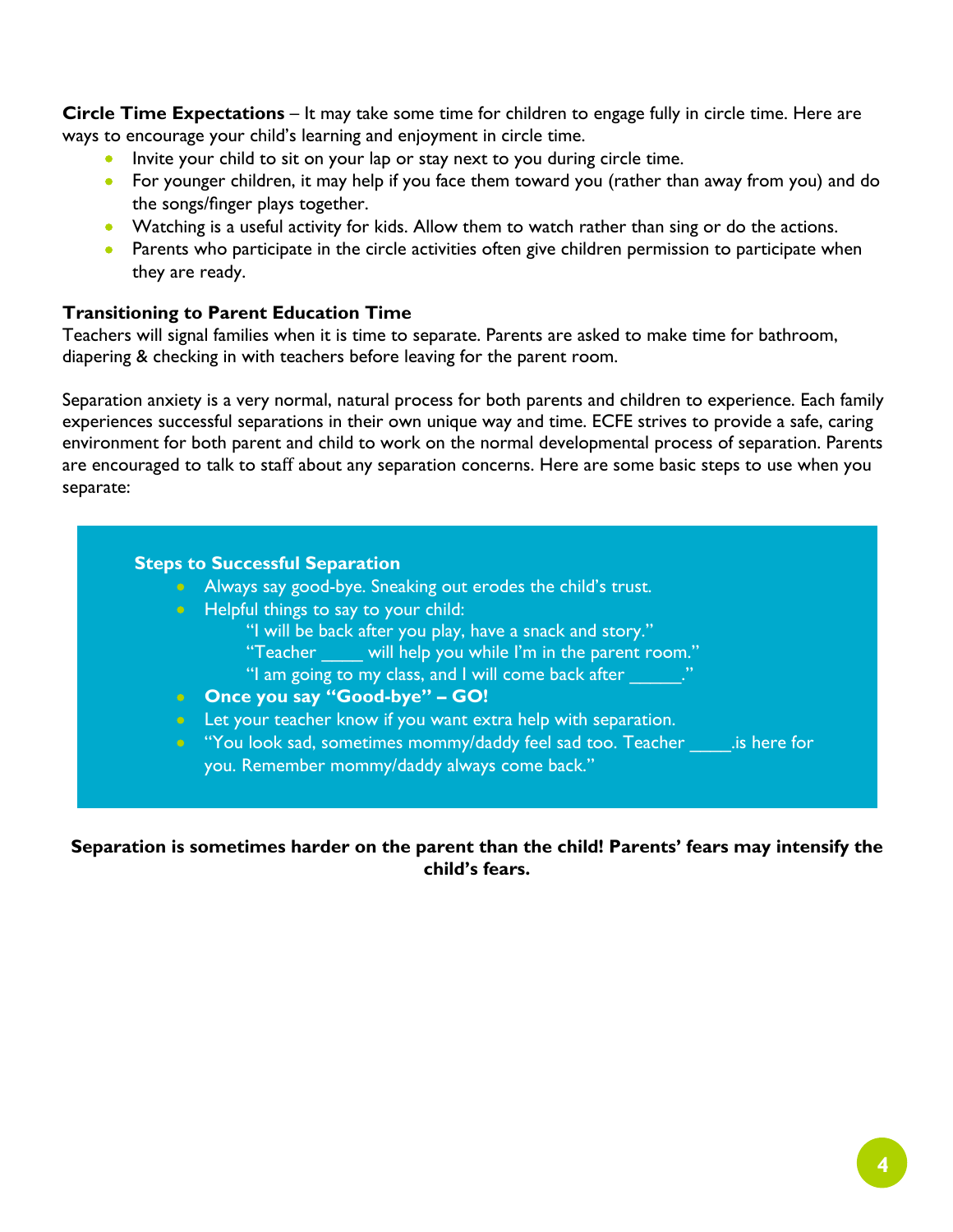## **PARENT EDUCATION TIME**

The parent education component of ECFE provides a confidential environment where parents can gain knowledge and confidence about parenting, child development, behavior and learning.

A licensed parent educator guides and facilitates group discussion, providing information and resources. The parent component of the program includes:

• Parent topics based on the Minnesota Department of Education Parent Education Core Curriculum. (See next page of this section)

## **Group guidelines for the parent room can include:**

#### **Be Safe**

- For the children's safety, please do not bring adult beverage containers in the children's room.
- Keep valuable items with you.

### **Be Kind**

- Be respectful of one another; there are many positive ways to parent!
- All thoughts, feelings and opinions are respected.
- Actively participate by speaking and listening.
- Everyone has a right to be heard and everyone has a right to pass.

### **Be Responsible**

- Silence cell phones and refrain from texting during class.
- Be responsible for your own learning.
- Be open and honest about your thoughts/feelings.
- Model confidentiality– what is said in the group stays in the group.
- Clean up after your snacks and papers.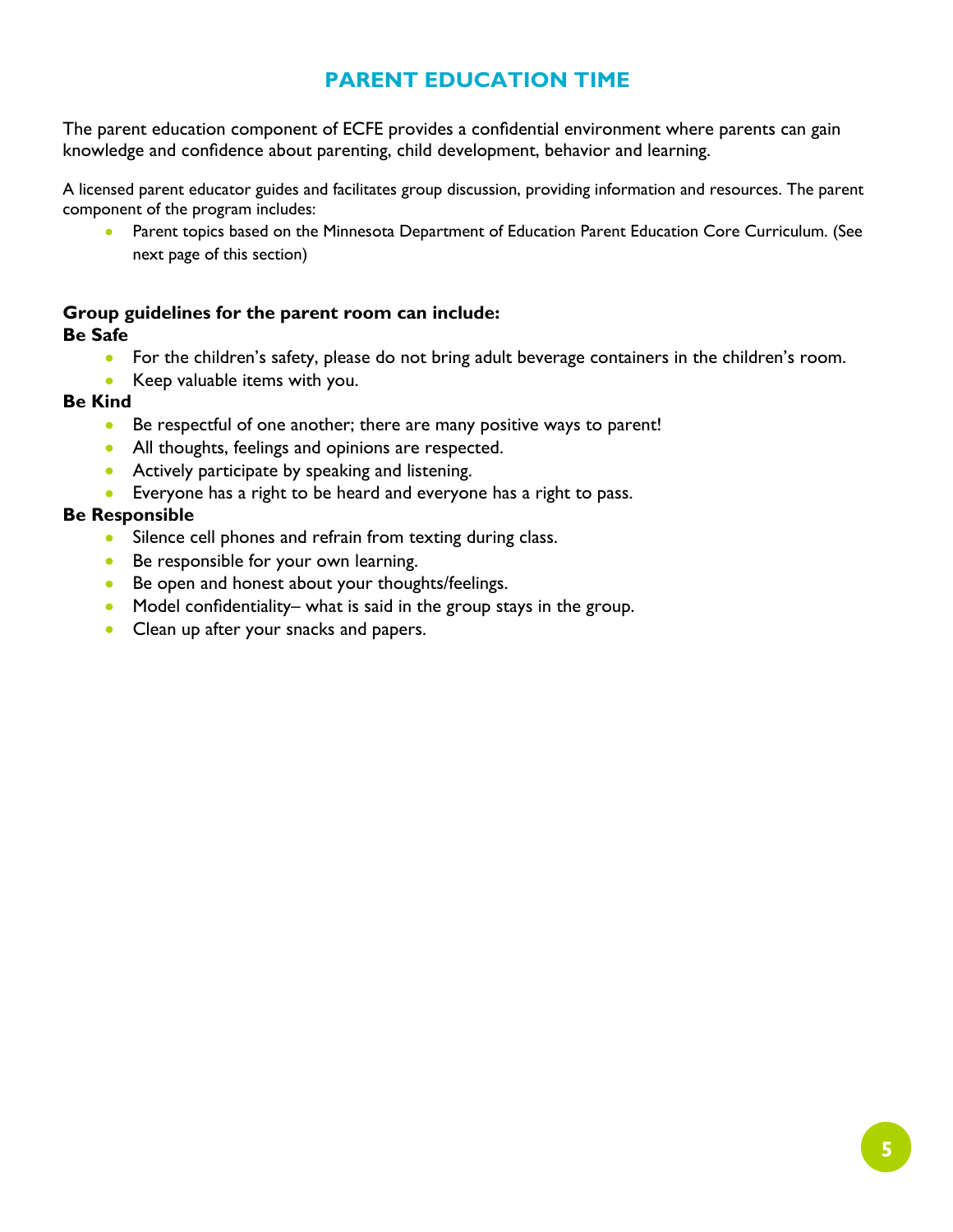## **TABLE FORM: PARENT EDUCATION CORE CURRICULUM FRAME**

| <b>Culture and Community</b>                                                                                                                                                                                                                                                                                                                                                                                                                                                                                                                                                                                             | <b>Family Development</b>                                                                                                                                                                                                                                                                                                                                                                    |
|--------------------------------------------------------------------------------------------------------------------------------------------------------------------------------------------------------------------------------------------------------------------------------------------------------------------------------------------------------------------------------------------------------------------------------------------------------------------------------------------------------------------------------------------------------------------------------------------------------------------------|----------------------------------------------------------------------------------------------------------------------------------------------------------------------------------------------------------------------------------------------------------------------------------------------------------------------------------------------------------------------------------------------|
| <b>Family Support &amp; Community Involvement</b><br><b>Support Networks</b><br>Community Involvement & Social Change<br><b>Societal &amp; Global Forces</b><br>Media<br>Violence & Safety<br>Wellness<br>Environment<br><b>School &amp; Community</b><br>Parent Involvement<br><b>School Success</b><br>Diversity- Ethnic, Economic, Ability, Other<br><b>Community Populations</b><br>Cultural Identity, Acceptance & Advocacy<br><b>Community Resources</b><br>Resource Identification, Assessment & Use                                                                                                              | <b>Family Traditions &amp; Values</b><br>Daily Family Time<br><b>Rituals &amp; Celebrations</b><br><b>Family Responsibilities</b><br>$\bullet$<br>Values<br><b>Family Relationships &amp; Dynamics</b><br>Relationships<br>$\bullet$<br>Communication<br>$\bullet$<br><b>Resource Management</b><br>$\bullet$<br>Work & Family                                                               |
| Quality Early Care & Education                                                                                                                                                                                                                                                                                                                                                                                                                                                                                                                                                                                           |                                                                                                                                                                                                                                                                                                                                                                                              |
| <b>Early Childhood Development</b>                                                                                                                                                                                                                                                                                                                                                                                                                                                                                                                                                                                       |                                                                                                                                                                                                                                                                                                                                                                                              |
| <b>General Child Development</b><br>Process of Development<br><b>Developmental Expectations</b><br><b>Social &amp; Emotional Development</b><br><b>Emotional Development</b><br>Self-Awareness & Self-Regulation<br>Social Competence & Relationships<br><b>Approaches To Learning</b><br>Curiosity<br>Risk-Taking<br>$\bullet$<br>Imagination & Invention<br>$\bullet$<br>Persistence<br>$\bullet$<br>Reflection & Interpretation<br>$\bullet$<br>Language & Literacy Development<br>Listening & Understanding<br>Speaking<br>$\bullet$<br><b>Emergent Reading</b><br>$\bullet$<br><b>Emergent Writing</b><br>$\bullet$ | <b>Creativity &amp; The Arts</b><br>Creating<br>Responding<br><b>Evaluating</b><br>$\bullet$<br><b>Cognitive Development</b><br>Mathematical & Logical Thinking<br>Scientific Thinking & Problem Solving<br>Social Systems Understanding<br><b>Physical &amp; Motor Development</b><br><b>Gross Motor Development</b><br>Fine Motor Development<br>Physical Health & Well-Being<br>$\bullet$ |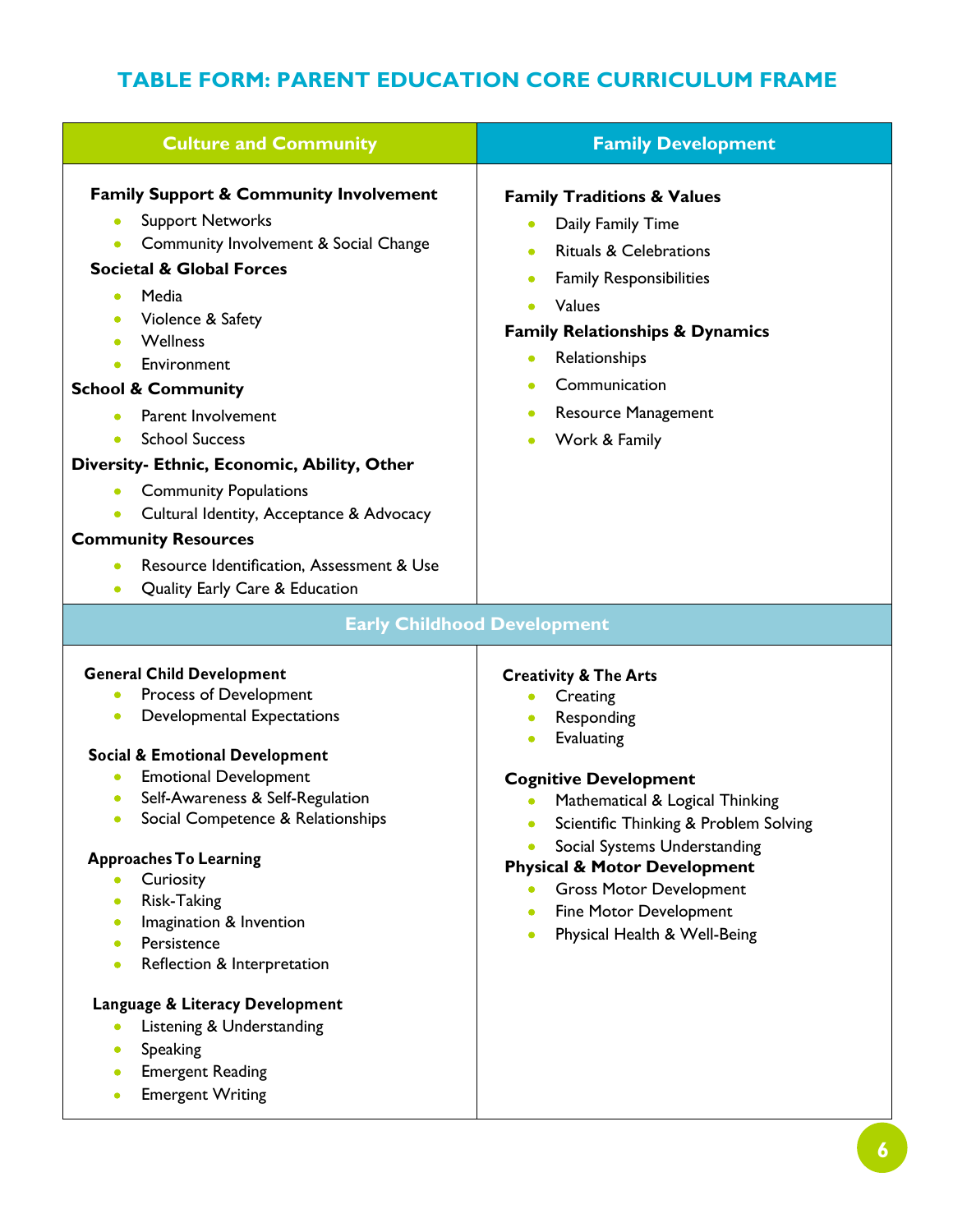| <b>Parent-Child Relationships</b>                                                                                                                                                                                                                                                                                                                                                                                                                                                      | <b>Parent Development</b>                                                                                                                                                                                                                                                                                           |  |  |  |
|----------------------------------------------------------------------------------------------------------------------------------------------------------------------------------------------------------------------------------------------------------------------------------------------------------------------------------------------------------------------------------------------------------------------------------------------------------------------------------------|---------------------------------------------------------------------------------------------------------------------------------------------------------------------------------------------------------------------------------------------------------------------------------------------------------------------|--|--|--|
| <b>Importance of Parent-Child Relationships</b><br>Nature & Quality<br>Intentionality<br><b>Attachment/Autonomy</b><br>Trust<br><b>Brain Development</b><br><b>Relationship Skills</b><br><b>Observation Skills</b><br>Sensitivity & Responsiveness<br>$\bullet$<br>Reciprocity<br>Pace<br>Temperament<br><b>Nurturing</b><br><b>Physical Care</b><br>Affirmation & Affection<br>Empathy & Respect<br><b>Guidance</b><br>Modeling<br>Monitoring & Management<br>Structure<br>$\bullet$ | <b>Role of Parent</b><br><b>Transition to Role</b><br>$\bullet$<br>Multiple Parental Roles<br>$\bullet$<br><b>Parenting Philosophy</b><br>$\bullet$<br><b>Changing Parent Roles</b><br><b>Stages of Parenting</b><br>$\bullet$<br>Family-of-Origin<br>$\bullet$<br><b>Balancing Parent-Child Needs</b><br>$\bullet$ |  |  |  |

## **CHILDREN'S EDUCATION TIME**

The staff at ECFE provides:

- Inviting, comfortable learning environment designed for infants, toddlers, and preschoolers with safe ageappropriate equipment and hands-on activities.
- Designed for young children by licensed early childhood teachers that follow the Minnesota's Early Childhood Indicators of Progress, 2017.

## **DOMAINS: MINNESOTA'S EARLY CHILDHOOD INDICATORS OF PROGRESS FOR BIRTH TO 3 YEARS OLD**

| <b>Social Systems-Cognitive</b>               | <b>Mathematics</b>                    | Social & Emotional |
|-----------------------------------------------|---------------------------------------|--------------------|
| Approaches to Learning                        | Language, Literacy &<br>Communication | <b>Arts</b>        |
| <b>Physical &amp; Movement</b><br>Development | <b>Specific Thinking</b>              |                    |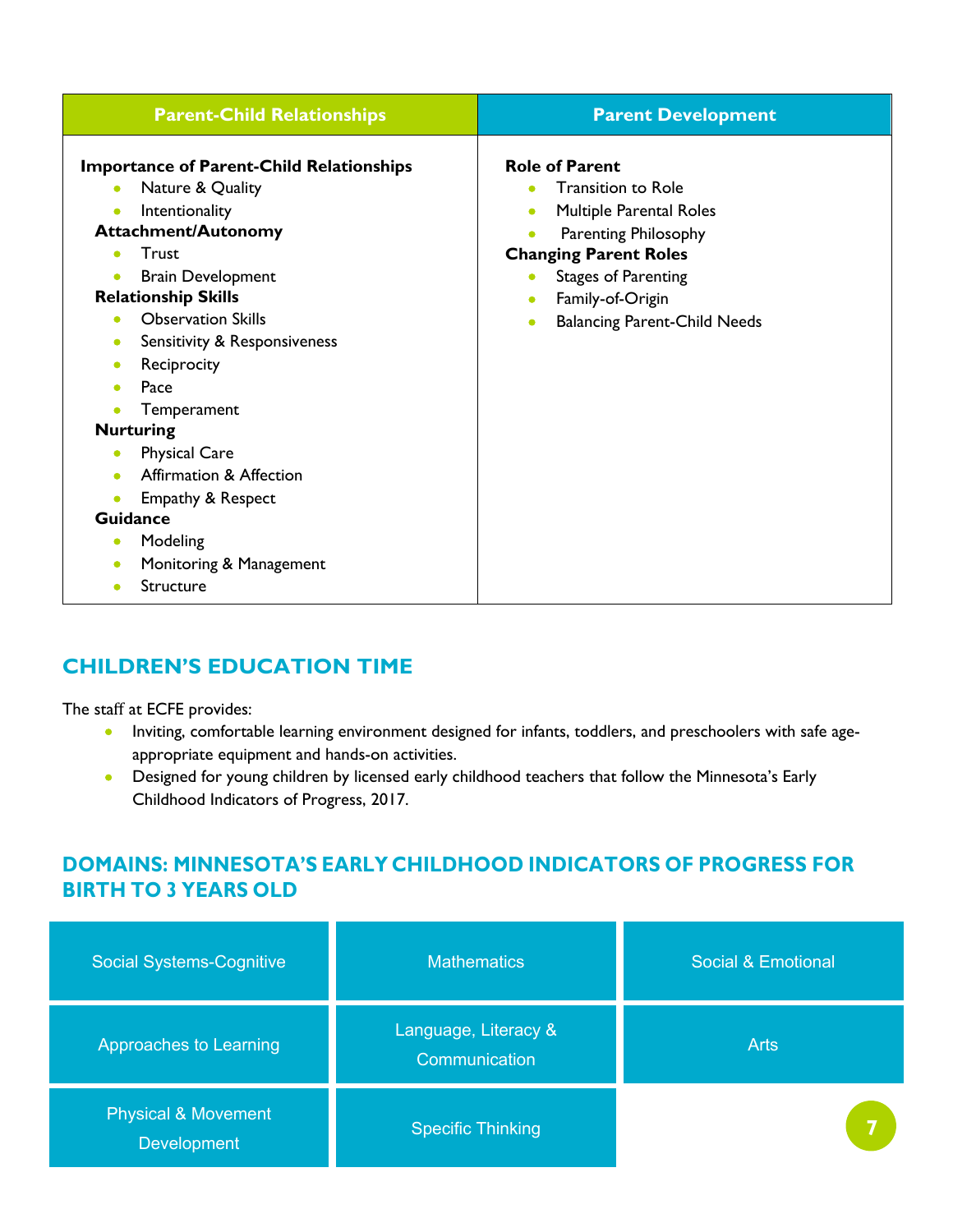## **PROGRAM GUIDELINES**

Immunizations - Minnesota Statute requires that ECFE has up-to date immunization records on file. Medical immunization forms with month, date and year of immunization, or a notarized exemption form must be turned in to attend class. Please submit these medical forms at registration or as soon as possible. The immunization record can be waived when the properly signed medical or conscientious exemption form is filed with the school.

## **Health Policy - For the benefit of all program participants and sta**ff**, families are asked to:**

- Call or email the site staff if you are unable to attend class.
- Inform the staff of any allergies or concerns you may have about your child.
- Have all family members wash their hands when arriving at ECFE.
- Put mouthed toys in provided bins for the ECFE staff to sanitize.
- Change diapers only in the designated changing areas and follow posted sanitation instructions.

The Board of Education policy strictly prohibits smoking or the use of tobacco on school district property.

## **Please keep children home if they have had within 24 hours of class:**

- Oral temperature of 99 degrees or above
- Undiagnosed rash, or one with an illness
- Vomiting
- Significant nasal discharge
- Bacterial/viral infections
- **•** Frequent sneezing or coughing
- Any mouth diseases
- Earaches
- Sore throat
- Red mattery eyes
- Diarrhea
- Don't feel well enough to enjoy school

You will be asked to leave school promptly if your child shows any of these signs during class.

## **Snack** – **NO SNACKS THIS YEAR DUE TO COVID SAFETY MEASURES.**

The guiding principles for program snacks in our children's room are as follows: No nuts; No hydrogenated or partially hydrogenated products; No artificial sweeteners. We look for healthier products low in sugar. In an effort to align with the districts "No Sweets Zone," ECFE encourages families to provide healthy snacks (low sugar, low salt, low fat) to the classes on their assigned days. State law stipulates that snacks be brought in unopened commercial packages. If you or your child has a food allergy, please tell the teachers ASAP. Parents of children with food allergies should provide an alternative snack for their children.

**Mandated Reporting** - Minnesota law mandates all ECFE staff members to report any belief of physical, emotional, and/or sexual abuse.

**Attendance** - Regular attendance and prompt arrival allow you and your child to fully benefit from parent/child interaction time, and help your child(ren) adjust more smoothly to class. Please call or email the site staff if you are unable to attend class. It is expected that parents are present during class time.

**What to Wear** – Please dress your child in clothing that allows movement, safe exploration and the possibility of getting soiled. For safety reasons, shoes must be worn at all times.

**What to Bring from Home** - Children may bring comfort items such as a pacifier, blanket, bottle, etc. that will help them feel better in school; however, we ask that families leave toys at home. Please label all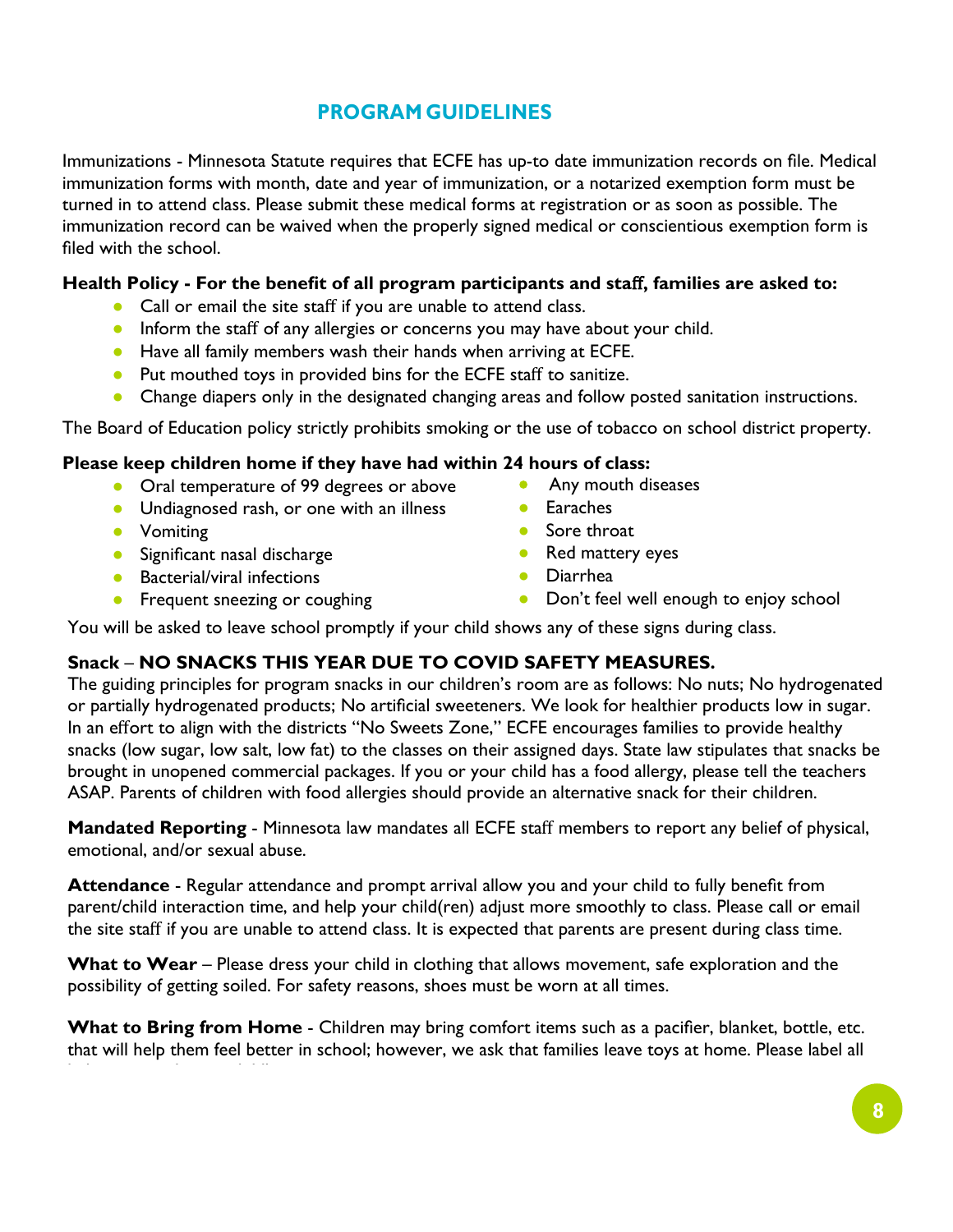## **Diapering and Toileting**

- 1. Staff in Parent/Child classes, please explain the following to parents:
	- Before class starts, take your child to the restroom or change diapers as needed. Changing tables are located in restrooms. Wrap soiled diapers in a plastic bag (located next to changing table) before disposing in diaper pails. Please wash your hands and your child's hands after using the restroom.
- 2. Children must be accompanied by an adult in the restroom.
- 3. 3-Year-Old Programming:
	- **●** Discuss child's toileting needs and expectations with parents before parent leaves child on child only days
	- **●** Have 2 changes of clothing for each child at all times in the classroom
	- **●** All staff respectfully assist the child
	- **●** Each bathroom should contain gloves, plastic bags, newspaper and wipes
	- **●** A second staff member should stand by the door for privacy and support if needed
	- **•** Teacher will communicate with parents that all is well and they supported the child

**Cell Phones, Cameras and Solicitation Policy** – To protect the learning environment and private information of ECFE families, we are asking that you:

- Limit the use of cell phones to emergencies
- Refrain from taking photos in the classroom/special events unless permission is given by ECFE staff and participants
- Solicitations by individuals for personal gain are prohibited during class time.

**Visitors Policy** – Staffing is set up specifically for children registered in classes. Please ask permission from the early childhood teachers before bringing any child visitors, including school-age children. Adult visitors are welcome at anytime (i.e. parenting partner, grandparents…) but please give a courtesy call.

**School Closings** - In the event that school is cancelled due to severe weather, the school district will contact families and staff through its mass notification system, as well as through WCCO radio, the school district website, the main message on the school district switchboard, and other local media as soon as possible. We are listed as Saint Paul Public Schools, Saint Paul Community Education, or Saint Paul Early Childhood Family Education. On days of emergency closings we will not hold any previously scheduled program-related meetings or events (such as Advisory Council).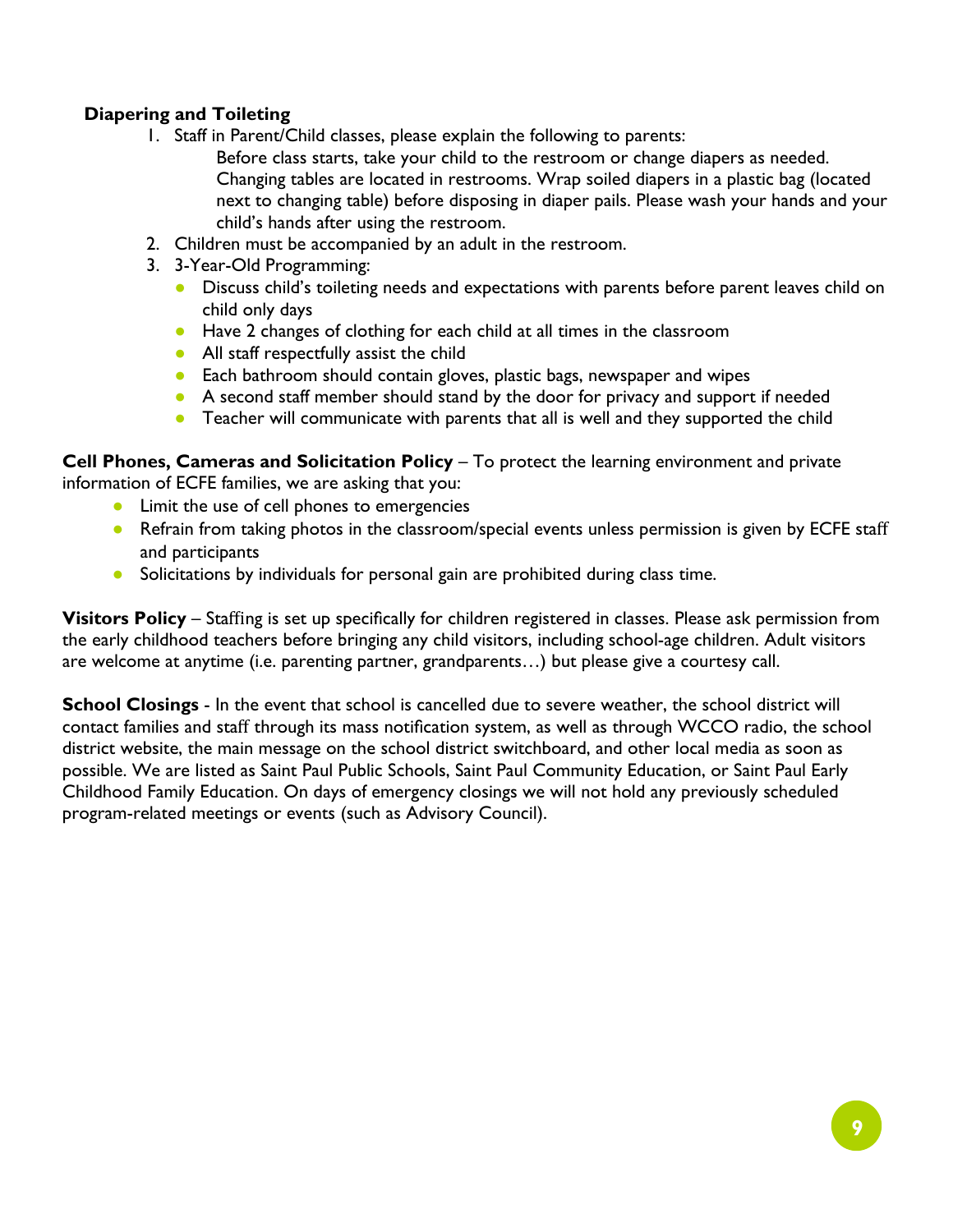## **ECFE EMERGENCY PROCEDURES**

The district requires drills to take place during the year so that staff and learners are better prepared should a real incident occur. In all emergency procedures it is important for the adults to REMAIN CALM. Speak to the site staff for further information or questions about the procedures.

## **FIRE/EMERGENCY EVACUATION**

When an emergency evacuation is called:

- Each room has evacuation instructions posted at the door.
- Parents and children will follow staff through the designated door to the designated safe area untilthe "All Clear" signal is given.

## **TORNADO/SEVERE WEATHER**

When severe weather sirens sound, staff lead children and parents to "designated safe area." All families and staff will assume a safe sitting position with their heads covered until an "All Clear" signal is given.

### **LOCKDOWN**

This is an emergency situation that takes place inside or outside the building resulting in the need for "locking down" the space. This situation requires all students and staff to remain in their classrooms until the "All Clear" signal is given. Follow staff directions.

## **LOST CHILD**

When a child has been reported missing:

- Inform ECFE staff, parent or guardian immediately.
- Staff will monitor building exits.
- Building, rooms and surrounding areas will be searched immediately.
- If child is not located, 911 will be called.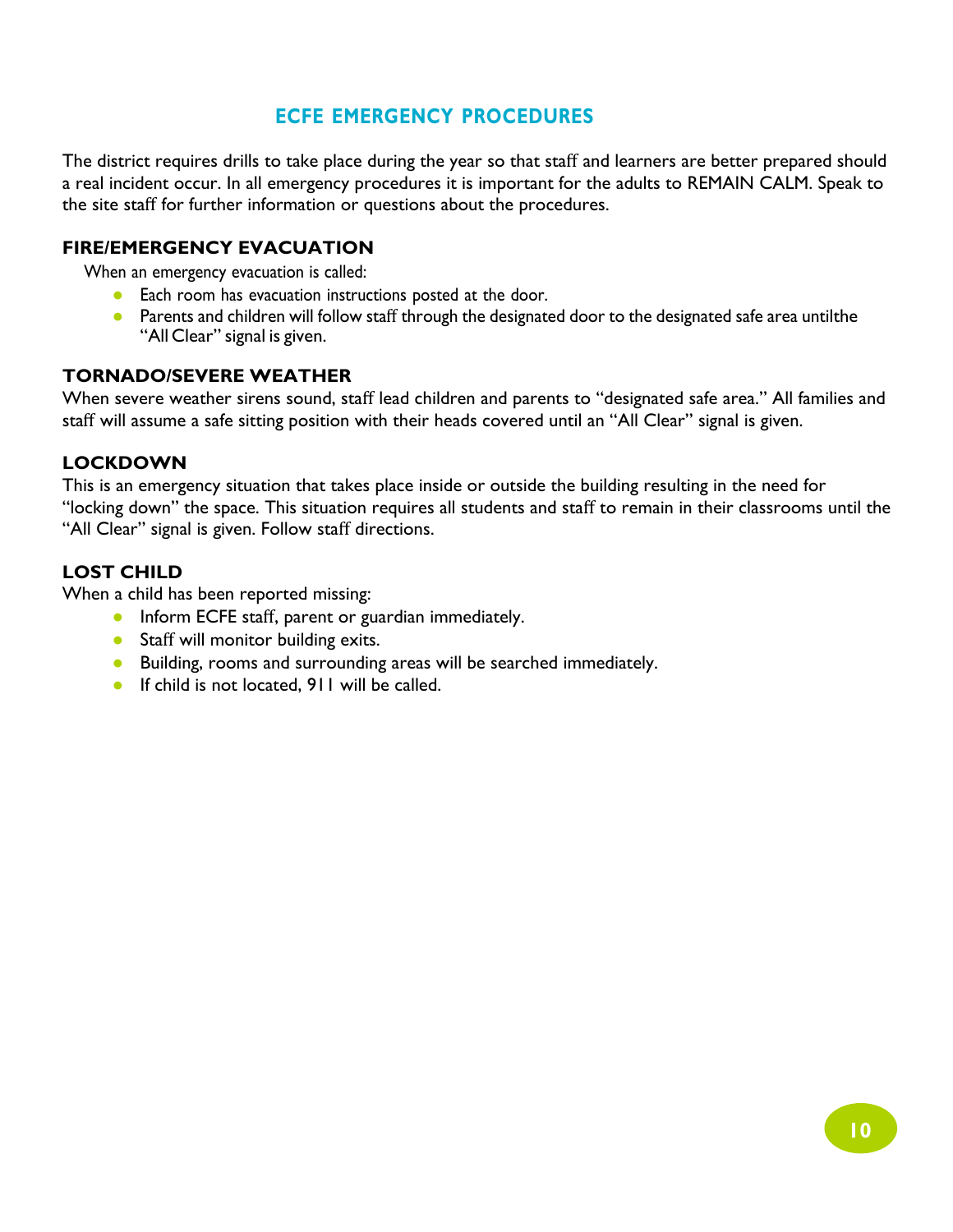## COMMUNITY RESOURCES

**Early Childhood Screening. l http://studentwellness.spps.org/screening l. 651-632-3746** 2102 University Avenue West (University at Cleveland Avenue) St. Paul, MN 55114

Early Childhood Screening (ECS) is a program that helps to identify health and developmental needs of young children before they enter Kindergarten. The screening includes vision, hearing, height, weight, development, speech, social/emotional and a review of health and immunization information.

Saint Paul Public Schools (SPPS) provides the screening without charge to children ages 3, 4 and 5 years old. It is important to have children screened at an early age so there is adequate time to obtain help for any identified concerns before the child enters school. The screening is required by law for entrance into Kindergarten in all Minnesota public schools and recommended for students entering Pre-Kindergarten in SPPS.

Screening is offered by appointment at the Student Placement Center, mornings and afternoons, five days a week. Call the office at 651-632-3746 to schedule your appointment or obtain further information. Parents/guardians may also arrange the screening with their Health Care Provider. Forms are available at the website listed above.

### **Help Me Grow l http://www.helpmegrowramseyco.org l 651-604-3700**

Help Me Grow is part of a statewide initiative to provide information about child development and the availability of special services for eligible children from birth to kindergarten entry. Help Me Grow Ramsey County offers (at no cost to families) information, support and referral services that may help your child and your family. For families who have concerns about the development of their child, birth to five years old, please contact the office by phone or by email.

### **Saint Paul Schools Student Placement Center l http://placement.spps.org/**

2102 University Avenue West (University at Cleveland Avenue) St. Paul, MN 55114

| English: 651-632-3700 | Español: 651-632-3751  | Hmoob: 651-632-3706 |
|-----------------------|------------------------|---------------------|
| Karen: 651-632-3716   | Soomaali: 651-632-3709 |                     |

All student applications, Pre-Kindergarten through grade 12, are processed by the Student Placement Center. For more information on your school choices, or to submit an online application, please visit apply.spps.org or contact the Student Placement Center.